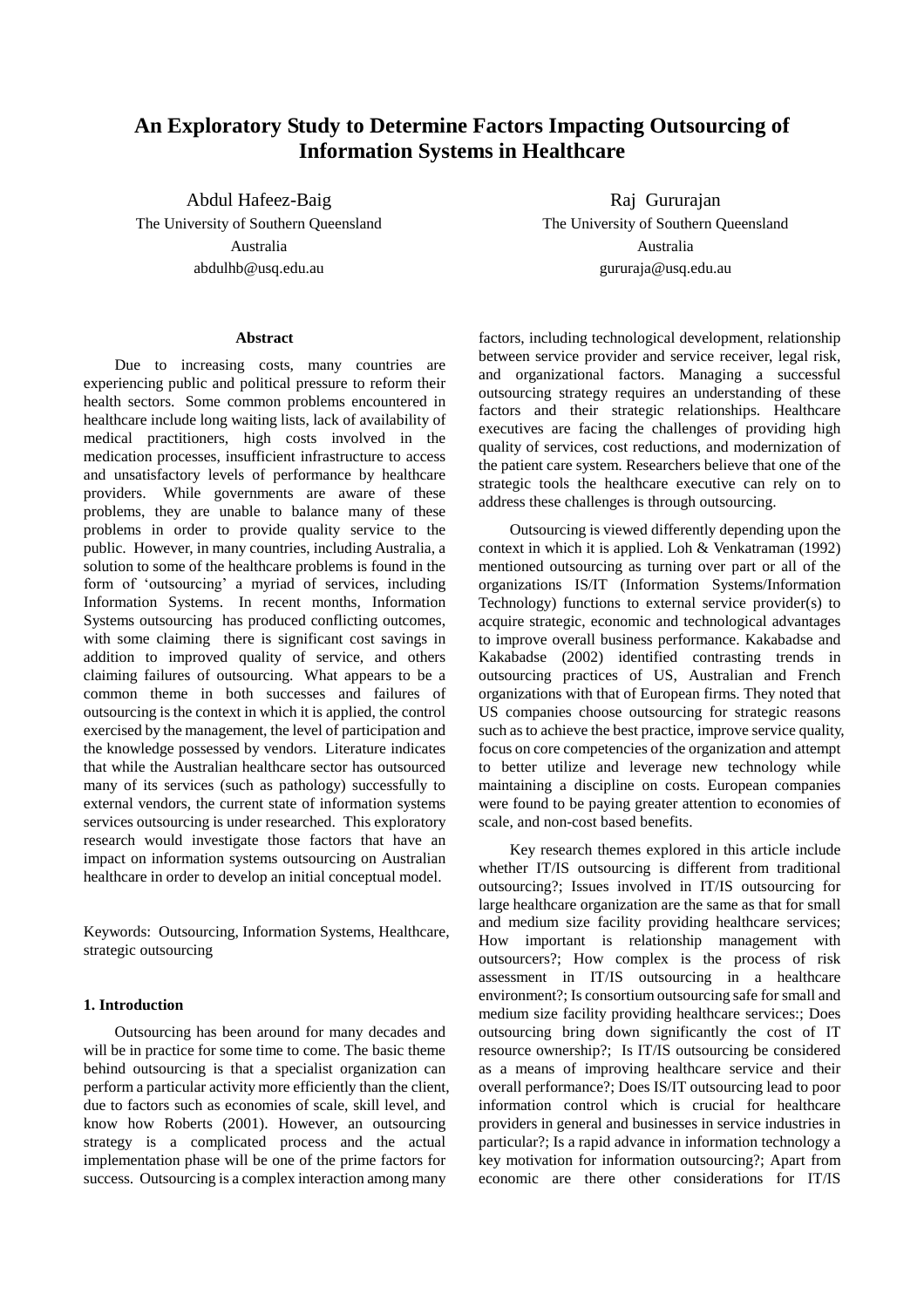outsourcing?; and how is IT/IS outsourcing perceived by the existing work force in healthcare facility?

## **2. Literature Review**

## 2.1 IT/IS Outsourcing and Relationship Management

Currie (2003) suggests under the uncertain economic conditions, small and medium businesses (SMB) continue to seek ways to enhance business performance through IS/IT application outsourcing in maintaining low cost of ownership of IT resources. This application-on-tap or pay-as-you-go approach of outsourcing is convenient to SMBs as they may have little or no experience of application outsourcing and do not make use of complex risk assessment tools. This approach does not involve issues related to relationship management on the long term basis.

Heckman (1999) concluded in an exploratory survey of 518 large organizations that most of the companies manage their relationship with IT suppliers in a relatively informal manner. Formalization of the relationship with IT suppliers was found to be a function of size of the customer organization and number of suppliers it uses. It is also observed in this study that companies may practice both formal and informal strategies for managing business relationship with suppliers.

In large companies where IT resources are distributed, both from business development and customer service perspective, formal relationships with IT suppliers are crucial (Leung 2002). With the size of organization, dependence on IT also increases (Rozwell, Harris et al. 2002). Large organizations need to have more than one supplier of IT solutions and need to maintain a formal business relationship with them (Davis 2002).

Lee  $(2001)$  assessed impact of knowledge sharing, organizational capability and partnership quality on IS outsourcing in Korean public sector organizations and concluded that knowledge sharing between two organizations is a key factor for success. Organizational capability to learn and acquire required knowledge from a service outsourcer is a key factor for motivating people to share knowledge. Partnership quality was found to be a significant intervening variable between knowledge sharing and IS outsourcing success.

An organization's willingness to learn and acquire knowledge motivates people to share knowledge with service provider organization. Knowledge sharing is a key to quality of partnership between organizations. Effective knowledge sharing also has a bearing on quality of partnership which decides the success of IT/IS outsourcing. Figure1 shows the impact of organizational factors on quality of partnership and eventually on IS/IT outsourcing success in the healthcare industry.

## 2.2 Information System Outsourcing as a Strategy

Quinn and Hilmer (1994) suggested that it is quite common for managers and leaders to turn to outsourcing strategy due to strong competition, rapid growth, and new leadership. Scheier (1997) stated the most common reasons behind the failure of an outsourcing strategy are poor platform, poor relationship between the parties, lack of coordination, and restructuring of the organization. Most of the literature on outsourcing concentrates on cost benefit analysis whereas outsourcing of information systems in healthcare is quite new and provides a complex environment for the leaders in healthcare organizations. Lorence and Spink (2004) suggested that analysis of outsourcing cost and benefits needs to concentrate on departmental and function-specific applications. Their study found six factors that influence the decision of outsourcing (of IS) in healthcare namely improved patient care, cost saving, regulations, competition, trained staff availability, and space considerations. Yang and Huang (2000) reviewed the IS outsourcing and identified factors such as management, strategy, economics, technology and quality to impact outsourcing decisions positively in healthcare management.

Tayles and Drury (2001) suggested that outsourcing decisions are influenced by the quality of information available, cost, profitability, strategic alliance, supplier quality, financial evaluation, efficiency and risk. They also suggested comprehensive use of outsourcing can provide some organizational, technical, behavioral benefits as well as provide greater visibility of both issues and processes of all the functions affected.

Kakabades and Kakabades (2002) found that US companies seem to be pursuing more value adding sourcing strategies whereas European companies are focused on gaining economies of scale through outsourcing. In EU most of the outsourcing decisions are made at board level, whilst for US companies outsourcing decisions are made by senior line and functional managers. Humphreys and Huang (2002) developed a conceptual framework for "buy or sell decision". Their model consisted of five stages: identifying and weighting performance categories; analyzing technical capabilities; comparing internal and external capabilities; analyzing supplier organizational capabilities; and total cost of analysis.

Savings can be made through outsourcing IS development to developing countries at half or less the salary levels in the West, and the trend of outsourcing is on the rise from the industrialized countries to the developing countries Quinn (1999). As the enterprises are exposing themselves to undue risk, the process of offshore outsourcing needs to be explicit and transparent (Andres 2002). Hence he argued that as the risk of ignoring offshore outsourcing completely is greater than the undue risk it poses, areas like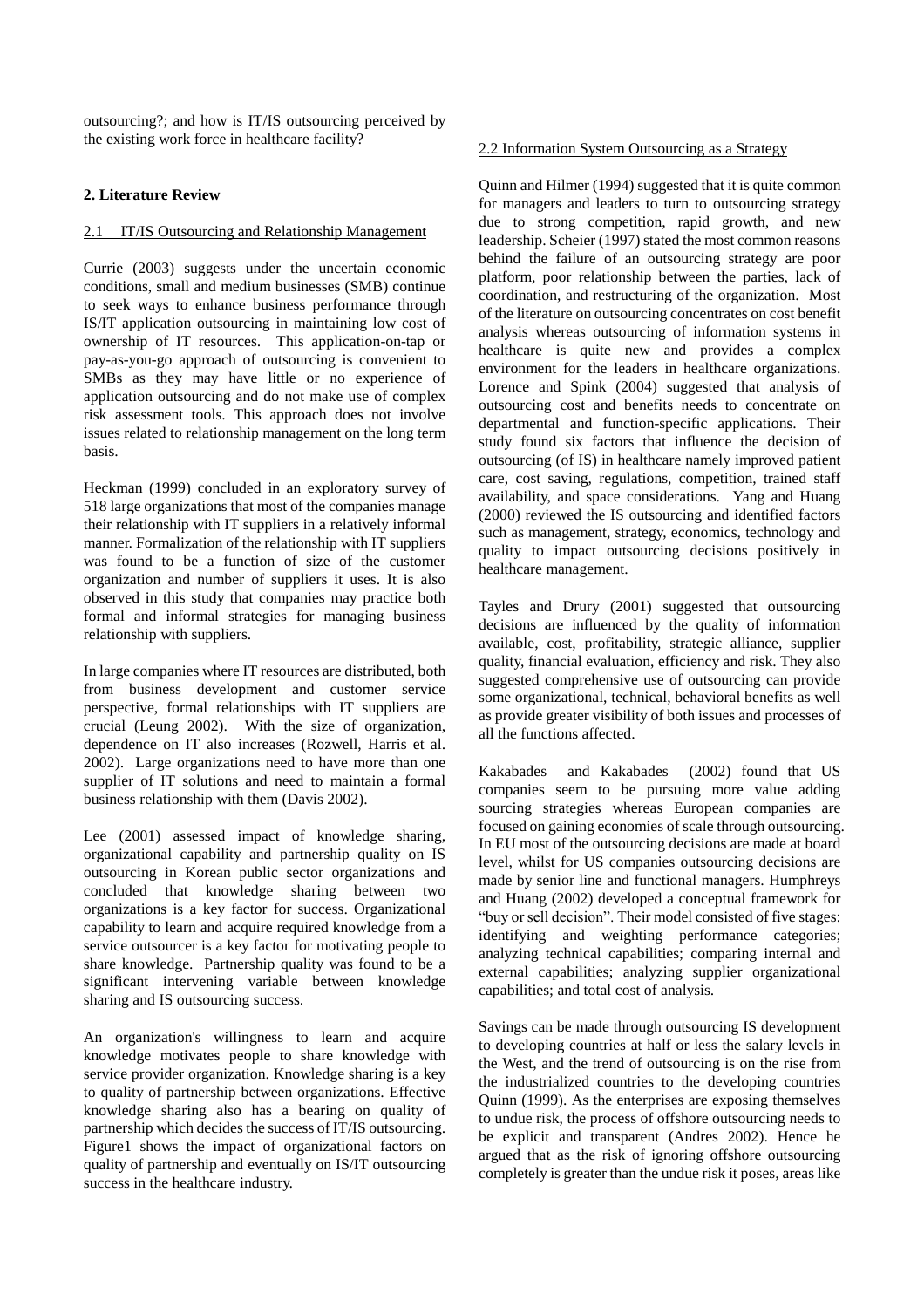what should be outsourced, investing in outsourcing, assess the outsourcer, selecting the right process, and protection of intellectual property need special attention. Yang and Huang (2000) mentioned that factors like management, strategy, economics, technology and quality plays critical role in the final decision about outsourcing.

#### **3. Information System, Outsourcing and Healthcare**

Lee (2000) indicated that relationship between outsourcing parties have an effect on Information Systems outsourcing success. Their study examined the relationship between knowledge sharing and outsourcing success and established that knowledge sharing is one of the major predictors for outsourcing success and their ability to learn or acquire the needed knowledge. They also established that the partnership quality is a significant factor between knowledge sharing and outsourcing success.

Traditionally outsourcing is transferring services or operating functions to a third party, the service provider, and concentrating on the core business and distinctive competencies (Allen, 2000 and Stacey, 1998). Healthcare is no exception. It is believed that healthcare executives and the leaders can benefit by concentrating on the core business of providing quality of care and outsourcing information systems processing and operational logistics. Such a strategy will not only reduce running costs but also provide a platform for high quality service, patient care, reduction in waiting period, and state of the art health system. Shinkman (2000) noted that in the early 21st century outsourcing in healthcare is expected to rise to 5.5 % of the total budget as compared to 3.6 % in the general industry. Full outsourcing will increase by 30% in health care, compared to 11% in the general industry. Jenning (1997) stated that outsourcing provides a successful alternative in the environment of cost reduction, achievement of competitive edge, horizontal or vertical growth, and quality in the general industry. Roberts (2001) suggested that healthcare executives need to be very careful while examining the outsourcing strategy and suggested areas like outsourcing and strategic goals relationship, relationship between cost benefits and risk, need to be examined carefully.

In the healthcare literature outsourcing is used as a means of controlling costs, acquiring technical skills, and enhancing efficiency. Quinn et al. (2000) suggested that healthcare organizations outsource for some of the same reasons as other business and benefits of outsourcing are in the form of increased productivity, quality, and profitability, whereas the transformations of these benefits to the healthcare sector are not the same, leaders and decision makers need to recognize the high level of risk associated with outsourcing in healthcare.

Bhattacharya et al. (2003) mentioned that drivers of outsourcing decisions are both internal and external to the outsourcing organization, as more and more business

processes are integrated with information systems. They established a business risk management framework, to provide a basis for effective outsourcing. They concluded that a continued growth of business process outsourcing contracts are largely dependent on the ability to effectively manage the managerial and business risk of the outsourcing effort. They observed that the magnitude and duration of outsourcing contract are indications of the fundamental changes that would take place in business process outsourcing. The growth of outsourcing depended on how effectively managerial and business risk of the outsourcing effort are managed. It was also observed by (Bhattacharya et al.) that outsourcing IS functions must be reconciled with the outsourcing of business processes, as business process effectiveness is usually the ultimate determinant of outsourcing success.

#### **4. Classification**

IS/IT outsourcing is not risk free and chances of failure of the process abound, (Rouse and Corrbitt 2003). But this is true for all business processes. Success can be ensured by mutually evaluating capabilities and competencies of each other. One sided evaluation of risk factors is no more applicable in the current scenario. IS/IT outsourcing is now for mutual benefits and survival as win win relationships exist between outsourcer and client organizations (Yacano 2002).

Based on the issues identified from the literature of outsourcing and the healthcare it is possible to classify the critical issues into four dimensions such as Strategic issues, technological issues, organizational issues and regulatory issues as these four dimensions appear to impact organizational outsourcing significantly. While there may be other factors influencing organizational outsourcing, these four dimensions, in our opinion, form the basis for healthcare related IS/IT outsourcing.

| <b>Business Environments</b>                                                                                                                                                                                                                                                               | <b>Strategic Issues:</b>                                                                                                                                |
|--------------------------------------------------------------------------------------------------------------------------------------------------------------------------------------------------------------------------------------------------------------------------------------------|---------------------------------------------------------------------------------------------------------------------------------------------------------|
| Management control of the outsourcing process                                                                                                                                                                                                                                              | Value added outsourcing strategies                                                                                                                      |
| Vendor Selection                                                                                                                                                                                                                                                                           | Cost control                                                                                                                                            |
| Management of outsourcing                                                                                                                                                                                                                                                                  | <b>Capital Budgets</b>                                                                                                                                  |
| Nature of the relationship between the parties                                                                                                                                                                                                                                             | Economic                                                                                                                                                |
| Intangible factors (strategy, quality)                                                                                                                                                                                                                                                     | <b>Greater Flexibility</b>                                                                                                                              |
| Aim to achieve best practice                                                                                                                                                                                                                                                               | Global competition                                                                                                                                      |
| Improve service quality                                                                                                                                                                                                                                                                    | Reduce capital cost                                                                                                                                     |
| Enhance capabilities to develop new                                                                                                                                                                                                                                                        | Reduce transaction cost                                                                                                                                 |
| product/services                                                                                                                                                                                                                                                                           | <b>Strategic Sourcing</b>                                                                                                                               |
| Lack of know how and specialist                                                                                                                                                                                                                                                            | Coast of hardware                                                                                                                                       |
| Tangibles factors (Cost, Facilities, Human resources)                                                                                                                                                                                                                                      | Expense of software development                                                                                                                         |
| Effects on outsourcing Strategies                                                                                                                                                                                                                                                          | Support for vertical integration                                                                                                                        |
| Downsizing                                                                                                                                                                                                                                                                                 | Total or partial outsourcing                                                                                                                            |
| Effects on organizational structure                                                                                                                                                                                                                                                        | Management responsibility and risk                                                                                                                      |
| <b>Outsourcing Decisions Process</b>                                                                                                                                                                                                                                                       | Strategic Alliance                                                                                                                                      |
| Desire to concentrate on core competencies                                                                                                                                                                                                                                                 | <b>Overall Business Strategy</b>                                                                                                                        |
| <b>Regulatory Issues:</b><br>Political Relationship with countries of origin of<br>outsourcer.<br>Business Relationship with countries of origin of<br>outsourcer.<br>Economic Relationship with countries of origin of<br>outsourcer.<br>Terms and condition of the contact.<br>Ownership | <b>Technological Issues:</b><br>Achieving the best practice<br>Access to new technologies/skills<br>Technology<br>Rapid changing and complex technology |

#### Classification Critical Issues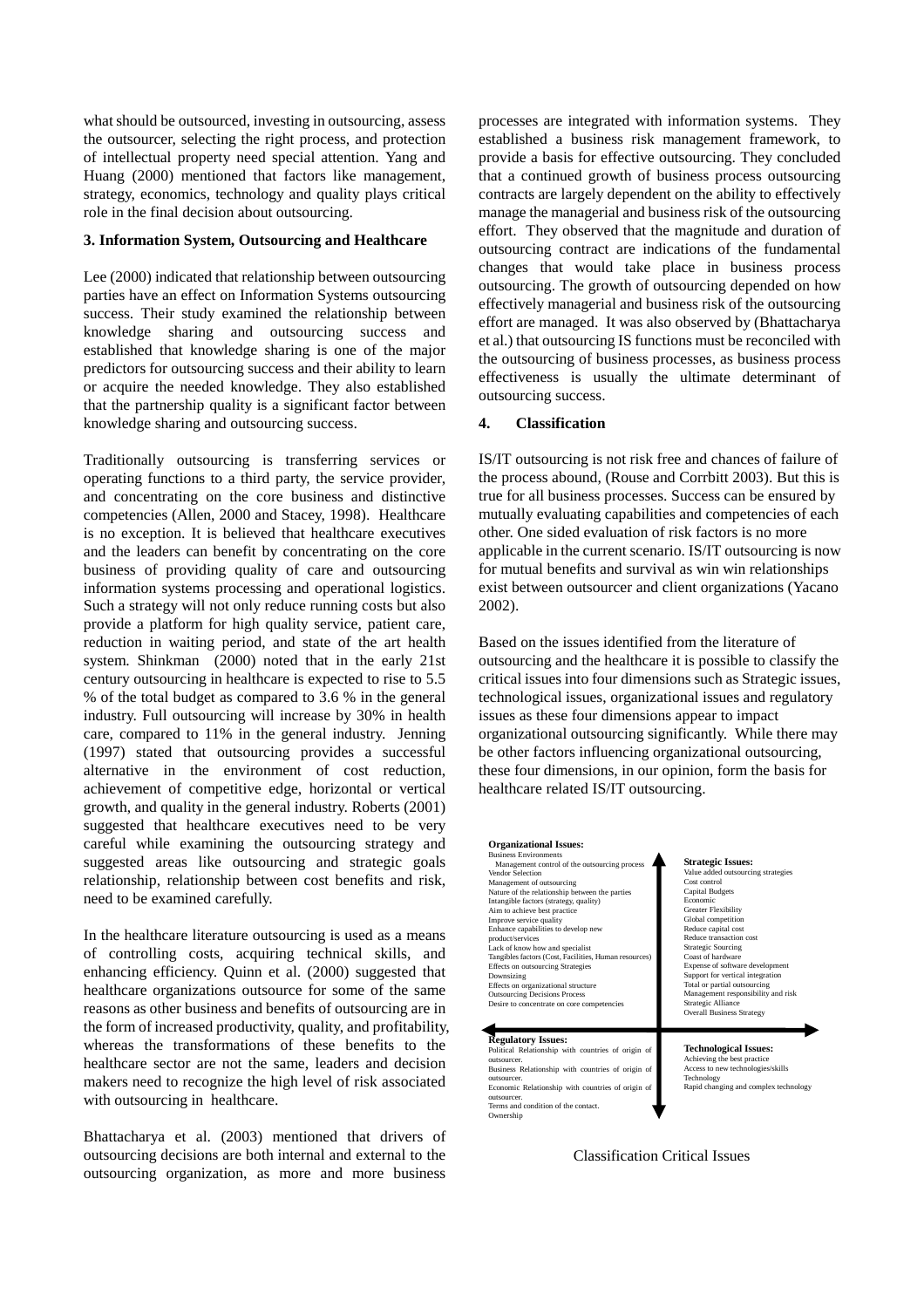Relationships amongst the critical guiding factors contributing to IS/IT outsourcing success in healthcare have been depicted in Figure 1 for deeper understanding.

We understand, IS/IT outsourcing in healthcare is a complex phenomenon and has multidimensional effects among the issues related to organization, regulatory bodies, strategic plans and technological developments. Therefore, interrelationship among these issues and critical guiding factors contributing to the success of the outsourcing process in health care can be shown as below:



#### **5. Conclusion**

There is widespread understanding among all researchers about benefits of outsourcing and these benefits out-weigh the risk associated with it. The healthcare industry is not an exception to these benefits. IS/IT outsourcing in healthcare is consolidating as a strategic move and overall performance of the service provider depends on it. Healthcare organizations engage in information system outsourcing for various reasons which are strategically crucial. The leaders and decision makers in the healthcare industry need to make sure that the service providers have the right mix of competencies which align with their requirements and strategic goals. Due to the dynamic nature of the ever evolving information systems and information technology infrastructure the process and the practice of the outsourcing is changing rapidly as well, specially in the sensitive area of healthcare. Therefore, extensive and continued research is required in the area of healthcare and outsourcing.

#### **6. References**

Allen, S., (2000), Outsourcing Services: "The Contract is just the Beginning." *Business Horizons 43 (2): 25 - 39* 

Andres, H. P. (2002). "A contingency approach to software project coordination." Journal of Management Information Science 18(3): 41-70.

Bhattacharya S., Behara R.S. and Gundersen D.E., (2003), Business Risk Perspective on Information System Outsourcing, *International Journal of Accounting Information Systems*, 4(2003), pp 75-93.

Currie W.L., (2003), A Knowledge-based Risk Assessment Framework for Evaluating Web-Enabled Outsourcing Projects, *International Journal of Project Management*, Volume 21(2003), PP 207-217.

Davis, R. (2002). "Pursue front end solutions to revenue problems." Healthcare Financial Management 56(8): 30 - 36.

Heckman R., (1999), Organizing and Managing Supplier Relationships in Information technology Procurement, *International Journal of Information Management*, Volume 19(1999), pp 141-155.

Hunter P., Security Issues with Offshore Outsourcing:

Jenning, D., (1997), Guidelines for Strategic Outsourcing Decisions: *Strategic Change 6: 85 –96.*

Kakabadse A. and Kakabadse N., (2002), Trends in Outsourcing: Contrasing USA and Europe, *European Management Journal*, 20(2), pp 189-198.

Lee J.N., (2001), The Impact of knowledge Sharing, Organizational Capability, and partnership Quality on IS Outsourcing Success, *Information & Management*, 38(2001), pp 323-335.

Lee, J., (2001), The impact of knowledge sharing, organizational capability and partnership quality on IS outsourcing success: *International Journal of Information Management 24 (2004) 131 –145.*

Leung, H. (2002). "Organisation factors for successful management of software development." Journal of Computer Information Systems 42(2): 26-37.

Lorence P. D., and Spink A., (2004), Healthcare Information Systems Outsourcing: *International Journal of Information Management 24 (2004) 131 –145.*

Loh L., and Venkatraman N., (1992), Determinants of Information Technology Outsourcing: A Cross Sectional Analysis, *Journal of Management Information Systems*, 9(1), pp 7-24.

Quinn J.B. and Hilmer F.G., (1994), Strategic Outsourcing, *Sloan Management Review*, Summer, pp 43- 55.

Quinn J.B., (1999), Strategic Outsourcing: Leveraging Knowledge Capabilities, *Sloan Management Review*, Summer, pp 09-21.

Quinn J.B., (2000), Outsourcing Innovation: The New Engine of Growth, *Sloan Management Review*, Summer, pp 13-28.